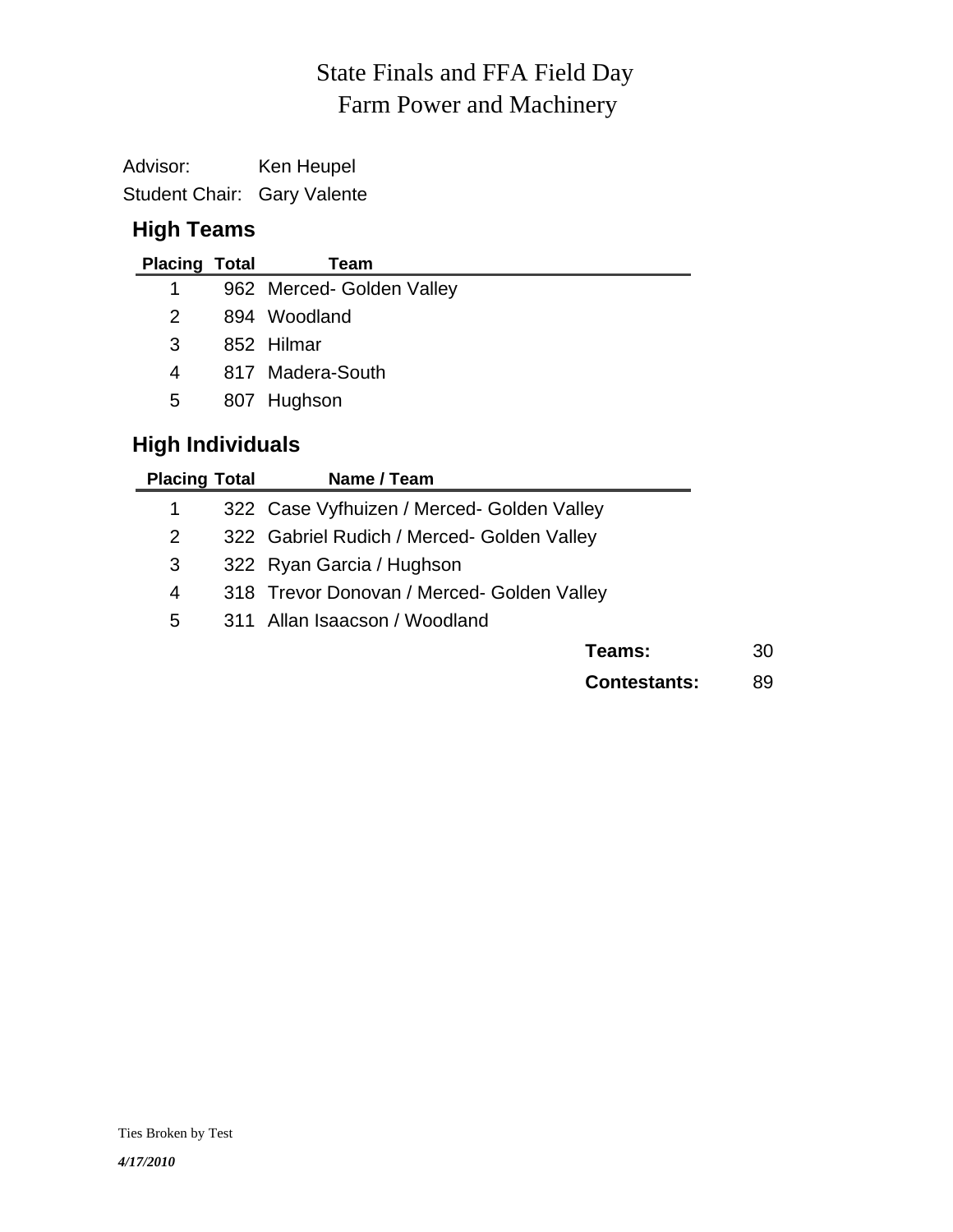| State Finals and FFA Field Day |  |  |
|--------------------------------|--|--|
|--------------------------------|--|--|

| <b>Individual Results</b>         |          |      |                 |                                       |           |                         |     |         |                         |
|-----------------------------------|----------|------|-----------------|---------------------------------------|-----------|-------------------------|-----|---------|-------------------------|
|                                   | $\rm ID$ | Test | Troubleshooting | Tractor Safety Test Tractor Operation |           | <b>Tractor Controls</b> | Tie | Total   | Place                   |
| <b>Arbuckle-Pierce</b>            |          |      |                 |                                       |           |                         |     | 737     | 14                      |
| Alex Marsh                        | 65       | 58   | 75              | 16                                    | $\pmb{0}$ | 34                      | 58  | 248*    | 36                      |
| Jacob Gwerder                     | 49       | 39   | 56              | 10                                    | 31        | 34                      | 39  | 219* 53 |                         |
| <b>Tim Kalfsbeek</b>              | 63       | 57   | 68              | 15                                    | 29        | 38                      | 57  | 270* 24 |                         |
| <b>Atwater-Buhach Colony</b>      |          |      |                 |                                       |           |                         |     | 758     | $\overline{\mathbf{a}}$ |
| <b>Austin Morrow</b>              | 70       | 65   | 66              | 18                                    | 21        | 40                      | 65  | 280*    | 15                      |
| David Silveira                    | 47       | 43   | 54              | 15                                    | 28        | 38                      | 43  | $225*$  | 47                      |
| <b>Taylor Scarbrough</b>          | 71       | 56   | 68              | 17                                    | 9         | 32                      | 56  | 253* 33 |                         |
| <b>Cedarville-Surprise Valley</b> |          |      |                 |                                       |           |                         |     | 624     | 21                      |
| Cole Green                        | 30       | 30   | 57              | 8                                     | 21        | 28                      | 30  | 174* 81 |                         |
| Cole Stevenson                    | 59       | 58   | 69              | 15                                    | 28        | 16                      | 58  | 245*    | - 38                    |
| <b>Weston Cockrell</b>            | 56       | 29   | 63              | 6                                     | 29        | 22                      | 29  | 205* 61 |                         |
| <b>Escondido</b>                  |          |      |                 |                                       |           |                         |     | 539     | 27                      |
| <b>Dillan Christensen</b>         | 54       | 45   | 68              | 12                                    | 9         | 30                      | 45  | $218*$  | 54                      |
| Dylan Schmitt                     | 35       | 20   | 63              | 4                                     | 4         | 22                      | 20  | 148* 88 |                         |
| Kayla Belcastro                   | 40       | 38   | 58              | 13                                    | 6         | 18                      | 38  | 173* 82 |                         |
| Etna                              |          |      |                 |                                       |           |                         |     | 615     | 22                      |
| Allyson Fleener                   | 41       | 30   | 52              | 9                                     | 0         | 28                      | 30  | $160*$  | 87                      |
| Jared Turner                      | 48       | 50   | 56              | 15                                    | 33        | 36                      | 50  | 238* 41 |                         |
| Ty Bradford                       | 38       | 39   | 66              | 14                                    | 28        | 32                      | 39  | 217* 55 |                         |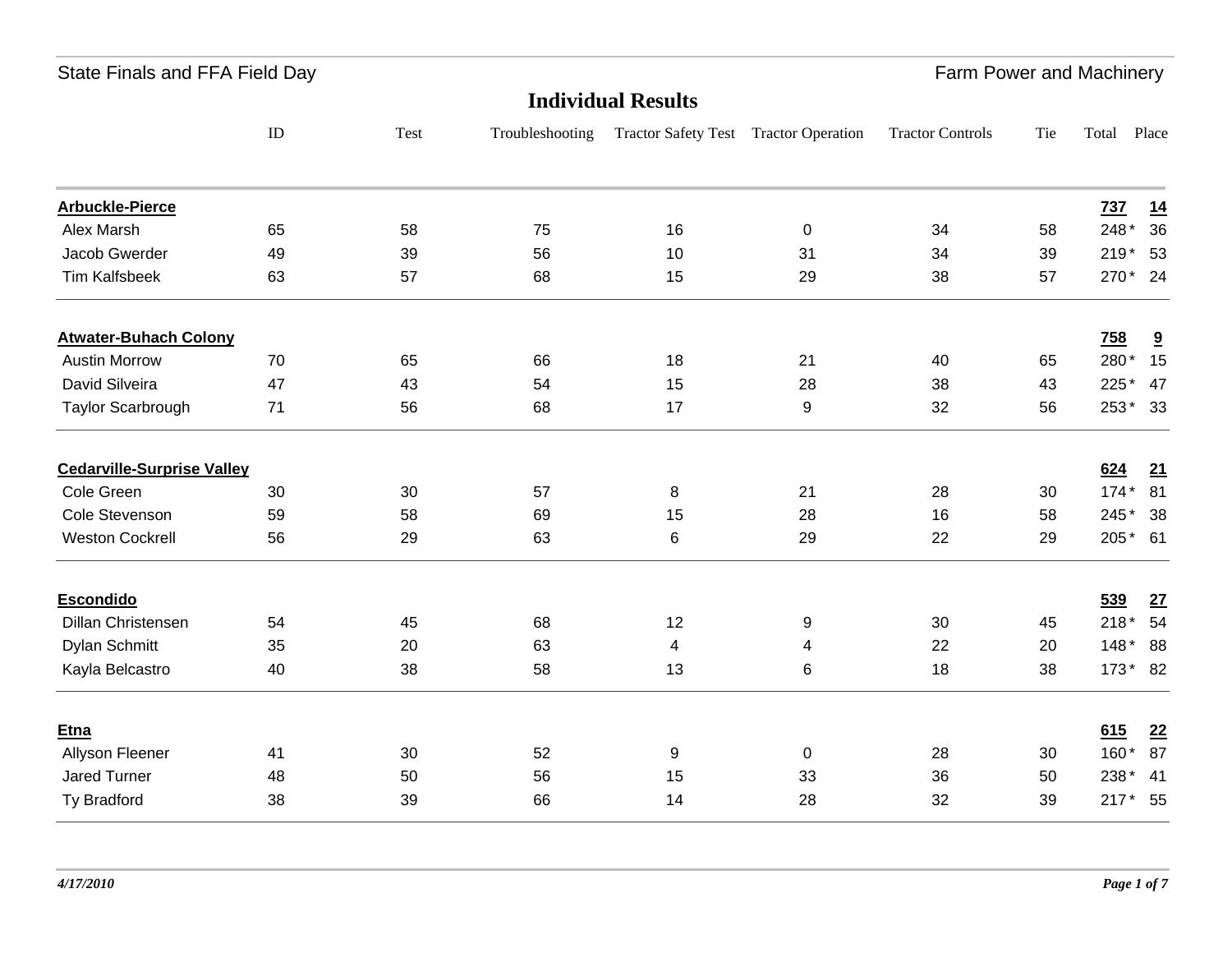| State Finals and FFA Field Day |  |  |
|--------------------------------|--|--|
|--------------------------------|--|--|

| <b>Individual Results</b>  |          |      |                 |                                       |           |                         |     |            |                          |
|----------------------------|----------|------|-----------------|---------------------------------------|-----------|-------------------------|-----|------------|--------------------------|
|                            | $\rm ID$ | Test | Troubleshooting | Tractor Safety Test Tractor Operation |           | <b>Tractor Controls</b> | Tie | Total      | Place                    |
| Eureka                     |          |      |                 |                                       |           |                         |     | 751        | 10                       |
| Kolby Jackson              | 36       | 48   | 65              | 12                                    | 19        | 36                      | 48  | $216*$     | 56                       |
| Mike Rydz                  | 62       | 57   | 75              | 16                                    | 35        | 36                      | 57  | 281*       | 14                       |
| Nick Hansen                | 62       | 50   | 65              | 16                                    | 29        | 32                      | 50  | 254* 31    |                          |
| <b>Fresno-Central West</b> |          |      |                 |                                       |           |                         |     | 750        | 11                       |
| <b>Emily Cross</b>         | 53       | 63   | 55              | 17                                    | 1         | 22                      | 63  | $211*$     | 59                       |
| <b>Justin Norris</b>       | 68       | 58   | 65              | 13                                    | 15        | 34                      | 58  | 253*       | 32                       |
| <b>Travis Miranda</b>      | 71       | 67   | 66              | 18                                    | 26        | 38                      | 67  | 286* 12    |                          |
| Galt                       |          |      |                 |                                       |           |                         |     | <b>762</b> | $\underline{\mathbf{7}}$ |
| <b>Brandon McNealy</b>     | 63       | 59   | 72              | 17                                    | 20        | 38                      | 59  | 269*       | 27                       |
| CJ Pehl                    | 65       | 51   | 66              | 17                                    | 35        | 36                      | 51  | 270*       | 25                       |
| Ryan Nunn                  | 46       | 51   | 61              | 16                                    | 25        | 24                      | 51  | 223* 48    |                          |
| <b>Hanford</b>             |          |      |                 |                                       |           |                         |     | 562        | 26                       |
| Eddie Valadao              | 28       | 44   | 64              | 12                                    | 9         | 12                      | 44  | 169* 84    |                          |
| Jordan Lee                 | 44       | 45   | 54              | 16                                    | $\pmb{0}$ | 30                      | 45  | 189* 76    |                          |
| Mason Pereira              | 57       | 38   | 63              | 8                                     | 10        | 28                      | 38  | 204* 62    |                          |
| <b>Hilmar</b>              |          |      |                 |                                       |           |                         |     | 852        | $\overline{3}$           |
| Devin Baptista             | 65       | 68   | 74              | 15                                    | 31        | 34                      | 68  | 287*       | 11                       |
| Joshua Vierra              | 74       | 59   | 73              | 16                                    | 26        | 40                      | 59  | 288* 10    |                          |
| Nick Berreli               | 65       | 56   | 67              | 17                                    | 34        | 38                      | 56  | 277* 18    |                          |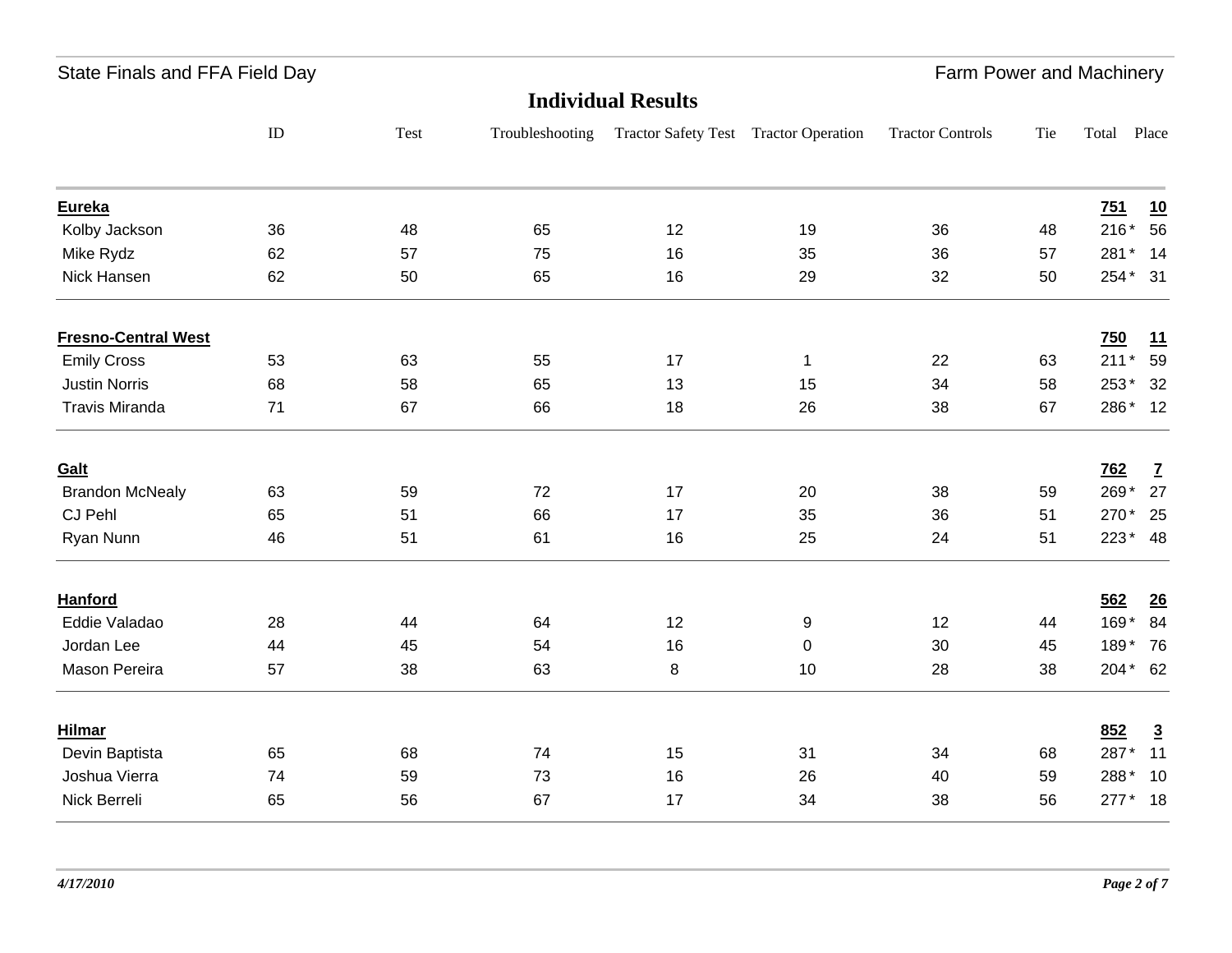| State Finals and FFA Field Day |  |  |
|--------------------------------|--|--|
|--------------------------------|--|--|

## Farm Power and Machinery

|                              |             |      |                 | <b>Individual Results</b>             |           |                         |     |          |                         |
|------------------------------|-------------|------|-----------------|---------------------------------------|-----------|-------------------------|-----|----------|-------------------------|
|                              | ${\rm ID}$  | Test | Troubleshooting | Tractor Safety Test Tractor Operation |           | <b>Tractor Controls</b> | Tie | Total    | Place                   |
| <b>Hughson</b>               |             |      |                 |                                       |           |                         |     | 807      | $\overline{5}$          |
| Dylan Bishop                 | 58          | 43   | 67              | 14                                    | 31        | 24                      | 43  | 237*     | 43                      |
| Lane Ichord                  | 62          | 49   | 60              | 15                                    | 22        | 40                      | 49  | 248*     | 37                      |
| Ryan Garcia                  | 86          | 69   | 79              | 19                                    | 29        | 40                      | 69  | 322*     | $\overline{\mathbf{3}}$ |
| <b>Lakeside-El Capitan</b>   |             |      |                 |                                       |           |                         |     | 663      | 19                      |
| Cody Hoss                    | 44          | 38   | 55              | 9                                     | 20        | 34                      | 38  | 200*     | 66                      |
| <b>Garrett Hurst</b>         | 65          | 25   | 67              | 16                                    | 31        | 22                      | 25  | 226*     | 46                      |
| <b>Matthew Mellott</b>       | 55          | 46   | 66              | 14                                    | 28        | 28                      | 46  | 237* 42  |                         |
| Lodi                         |             |      |                 |                                       |           |                         |     | 518      | 29                      |
| <b>Allan Danells</b>         | 44          | 48   | 64              | 9                                     | 0         | 30                      | 48  | 195*     | 69                      |
| Clayton Lanchiand            | $\mathbf 0$ | 17   | 18              | 14                                    | $\pmb{0}$ | 34                      | 17  | 83*      | 89                      |
| Kevin Pence                  | 56          | 42   | 65              | 12                                    | 25        | 40                      | 42  | 240* 40  |                         |
| <b>Madera-South</b>          |             |      |                 |                                       |           |                         |     | 817      | $\overline{4}$          |
| <b>Gabriel Sanchez</b>       | 63          | 64   | 75              | 14                                    | 32        | 40                      | 64  | 288*     | 9                       |
| Jacob Heigl                  | 68          | 56   | 66              | 15                                    | 27        | 40                      | 56  | $272*$   | 22                      |
| Scott Thornton               | 50          | 54   | 68              | 16                                    | 29        | 40                      | 54  | 257* 30  |                         |
| <b>Merced- Golden Valley</b> |             |      |                 |                                       |           |                         |     | 962      | $\overline{1}$          |
| Case Vyfhuizen               | 72          | 83   | 72              | 17                                    | 40        | 38                      | 83  | 322*     | $\mathbf{1}$            |
| <b>Gabriel Rudich</b>        | 71          | 81   | 83              | 18                                    | 33        | 36                      | 81  | 322*     | $\overline{2}$          |
| <b>Trevor Donovan</b>        | 76          | 77   | 75              | 18                                    | 32        | 40                      | 77  | $318* 4$ |                         |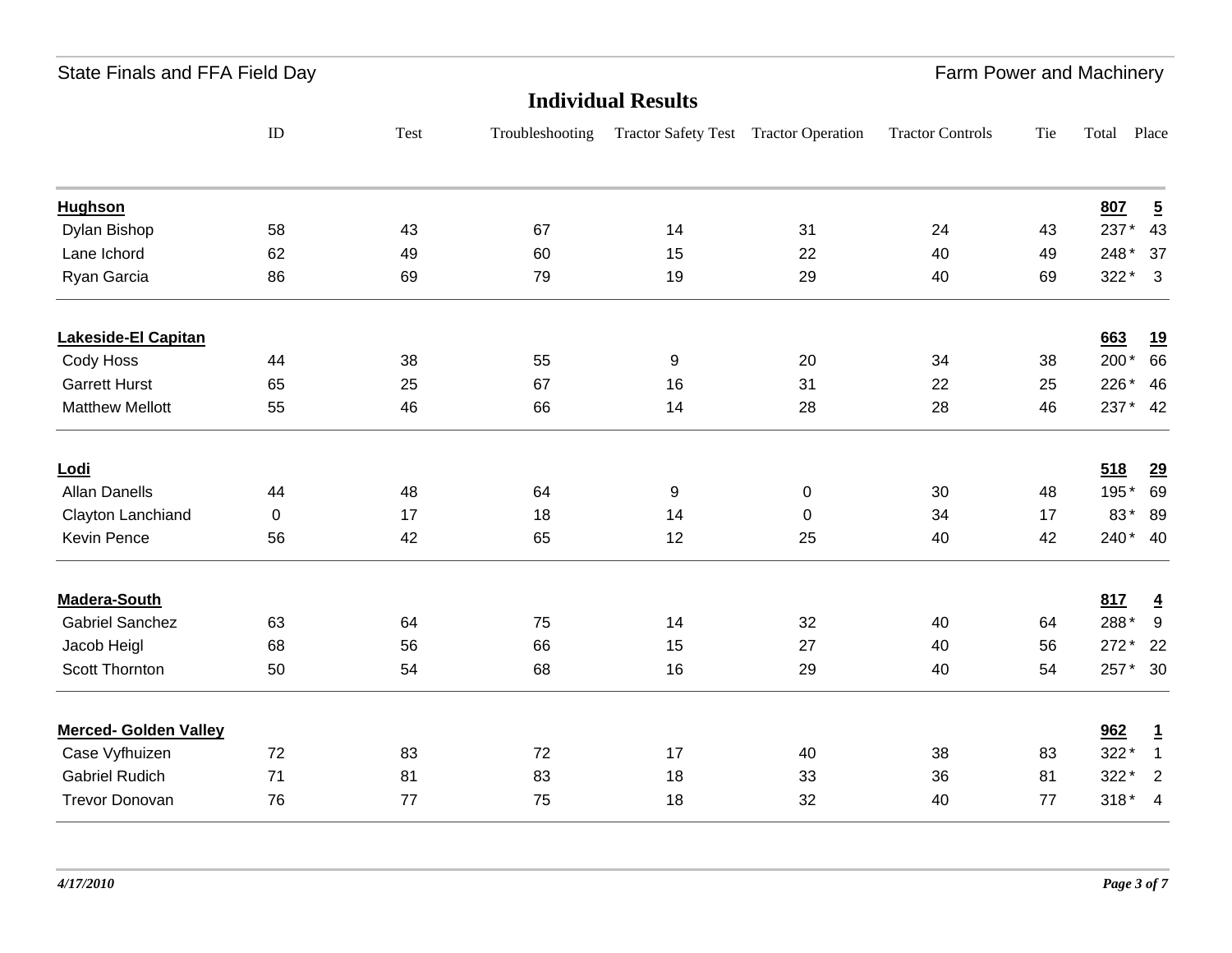State Finals and FFA Field Day **Farm Power and Machinery** State Finals and Machinery

| <b>Individual Results</b>           |    |      |                 |                                       |    |                         |     |             |                 |
|-------------------------------------|----|------|-----------------|---------------------------------------|----|-------------------------|-----|-------------|-----------------|
|                                     | ID | Test | Troubleshooting | Tractor Safety Test Tractor Operation |    | <b>Tractor Controls</b> | Tie | Total Place |                 |
| <b>Morro Bay</b>                    |    |      |                 |                                       |    |                         |     | 640         | 20              |
| <b>Andrew McClory</b>               | 43 | 37   | 56              | 10                                    | 32 | 30                      | 37  | 208*        | 60              |
| <b>Brandon Vieira</b>               | 39 | 29   | 58              | 6                                     | 8  | 30                      | 29  | 170*        | 83              |
| Nathan Santos                       | 62 | 59   | 67              | 14                                    | 22 | 38                      | 59  | 262*        | 28              |
| <b>Patterson</b>                    |    |      |                 |                                       |    |                         |     | 702         | <u>17</u>       |
| Jake Davis                          | 56 | 46   | 62              | 15                                    | 34 | 20                      | 46  | 233*        | 44              |
| Jordan Goubeat                      | 53 | 26   | 59              | 12                                    | 21 | 20                      | 26  | $191*$      | 71              |
| Makayla Triano                      | 69 | 59   | 66              | 13                                    | 37 | 34                      | 59  | 278* 17     |                 |
| <b>Porterville</b>                  |    |      |                 |                                       |    |                         |     | <u>744</u>  | <u>13</u>       |
| Dan Mueller                         | 56 | 62   | 61              | 17                                    | 21 | 26                      | 62  | 243*        | 39              |
| Matt Bonds                          | 64 | 72   | 65              | 17                                    | 24 | 36                      | 72  | 278*        | 16              |
| Ryan Kelley                         | 51 | 50   | 59              | 12                                    | 15 | 36                      | 50  | $223*$      | 49              |
| <b>Redding-Shasta District Farm</b> |    |      |                 |                                       |    |                         |     | 712         | <u>16</u>       |
| Axel Mussmam                        | 50 | 43   | 71              | 11                                    | 26 | 20                      | 43  | $221*$      | 52              |
| <b>Brandon Carlson</b>              | 49 | 39   | 58              | 13                                    | 23 | 34                      | 39  | $216*$      | 57              |
| Kenneth Crawford                    | 70 | 71   | 73              | 17                                    | 10 | 34                      | 71  | $275*$      | 20              |
| Ripon                               |    |      |                 |                                       |    |                         |     | 805         | $6\overline{6}$ |
| Dino Arnando                        | 61 | 66   | 64              | 12                                    | 37 | 36                      | 66  | 276*        | 19              |
| Kyle Eisenga                        | 64 | 68   | 65              | 11                                    | 24 | 28                      | 68  | 260*        | 29              |
| <b>Nick Thomas</b>                  | 71 | 68   | 67              | 15                                    | 16 | 32                      | 68  | 269*        | 26              |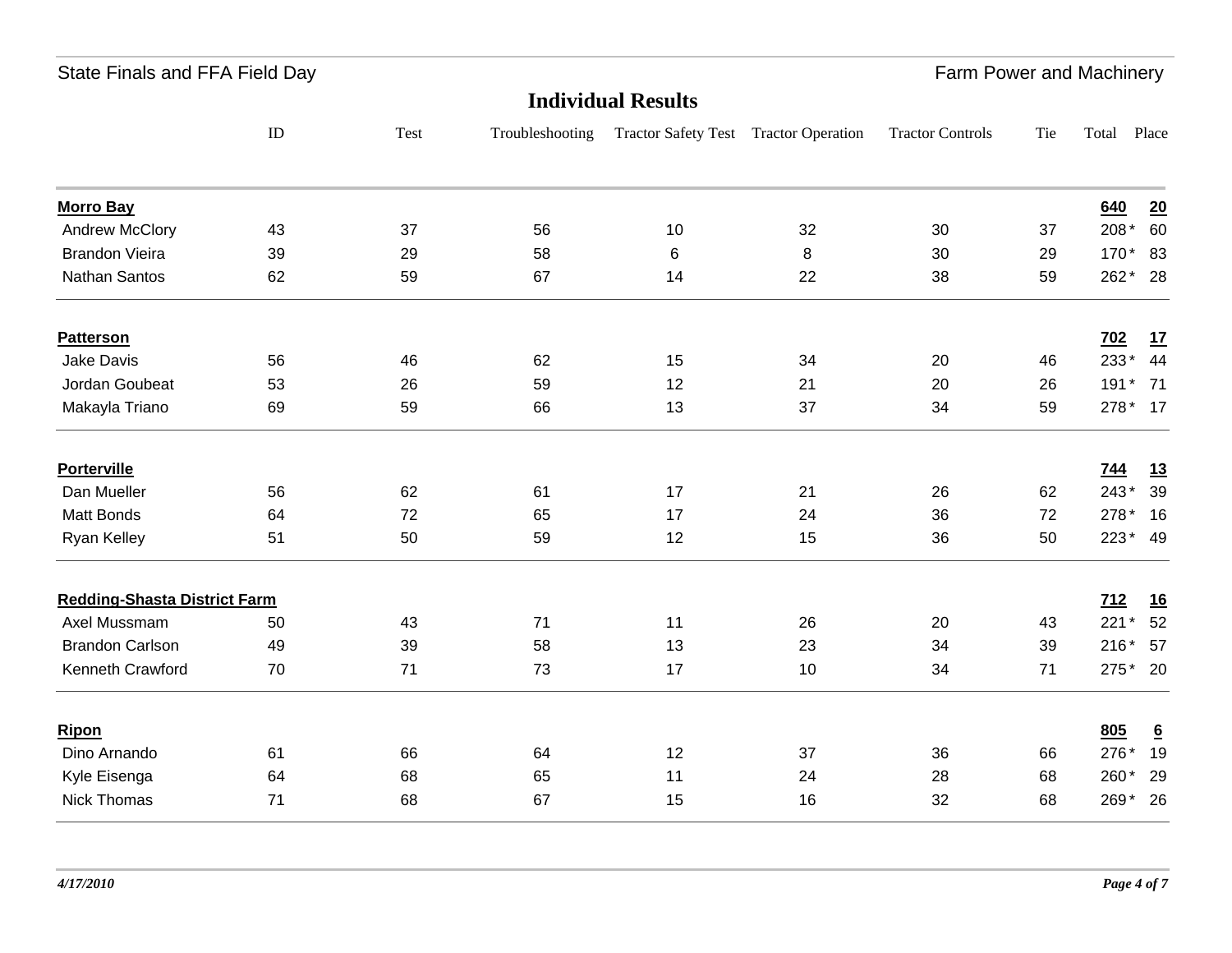| State Finals and FFA Field Day |  |  |  |  |  |
|--------------------------------|--|--|--|--|--|
|--------------------------------|--|--|--|--|--|

|                                  | <b>Individual Results</b> |      |                 |                                       |    |                         |     |         |                  |
|----------------------------------|---------------------------|------|-----------------|---------------------------------------|----|-------------------------|-----|---------|------------------|
|                                  | $\rm ID$                  | Test | Troubleshooting | Tractor Safety Test Tractor Operation |    | <b>Tractor Controls</b> | Tie | Total   | Place            |
| <b>San Andreas-Calaveras</b>     |                           |      |                 |                                       |    |                         |     | 353     | 30               |
| <b>Andrew Nelson</b>             | 48                        | 33   | 61              | 14                                    | 11 | 24                      | 33  | 191* 70 |                  |
| <b>Troy McCaan</b>               | 35                        | 25   | 51              | 6                                     | 35 | 10                      | 25  | 162* 85 |                  |
| <b>San Luis Obispo</b>           |                           |      |                 |                                       |    |                         |     | 725     | $\underline{15}$ |
| Joshua Shipley                   | 56                        | 45   | 57              | 16                                    | 27 | 20                      | 45  | $221*$  | 51               |
| Lochlan Buckingham               | 51                        | 47   | 68              | 13                                    | 29 | 24                      | 47  | 232* 45 |                  |
| Peter Brazil                     | 69                        | 65   | 70              | 15                                    | 17 | 36                      | 65  | 272* 21 |                  |
| <b>Santa Maria</b>               |                           |      |                 |                                       |    |                         |     | 749     | <u>12</u>        |
| Alejandro Gonzalez               | 50                        | 57   | 68              | 16                                    | 30 | 30                      | 57  | $251*$  | 34               |
| Aurun Ruiz                       | 54                        | 39   | 59              | 16                                    | 15 | 32                      | 39  | 215* 58 |                  |
| Evan Dowell                      | 64                        | 69   | 69              | 18                                    | 25 | 38                      | 69  | 283* 13 |                  |
| <b>Shingle Springs-Ponderosa</b> |                           |      |                 |                                       |    |                         |     | 570     | 25               |
| Kenneth Burnside                 | 46                        | 45   | 62              | 12                                    | 5  | 20                      | 45  | 190*    | 72               |
| Michael Pettibone                | 42                        | 34   | 51              | 13                                    | 34 | 16                      | 34  | 190* 75 |                  |
| Sean Golden                      | 38                        | 39   | 60              | 15                                    | 20 | 18                      | 39  | 190* 73 |                  |
| <b>Tracy</b>                     |                           |      |                 |                                       |    |                         |     | 694     | <u>18</u>        |
| Damon Pombo                      | 67                        | 48   | 68              | 15                                    | 34 | 40                      | 48  | $272*$  | 23               |
| <b>Elliott Mello</b>             | 43                        | 45   | 58              | 12                                    | 29 | 34                      | 45  | 221* 50 |                  |
| Sam Brown                        | 54                        | 49   | 62              | 16                                    | 0  | 20                      | 49  | 201* 65 |                  |

### **Tulare Union**

#### **571 24**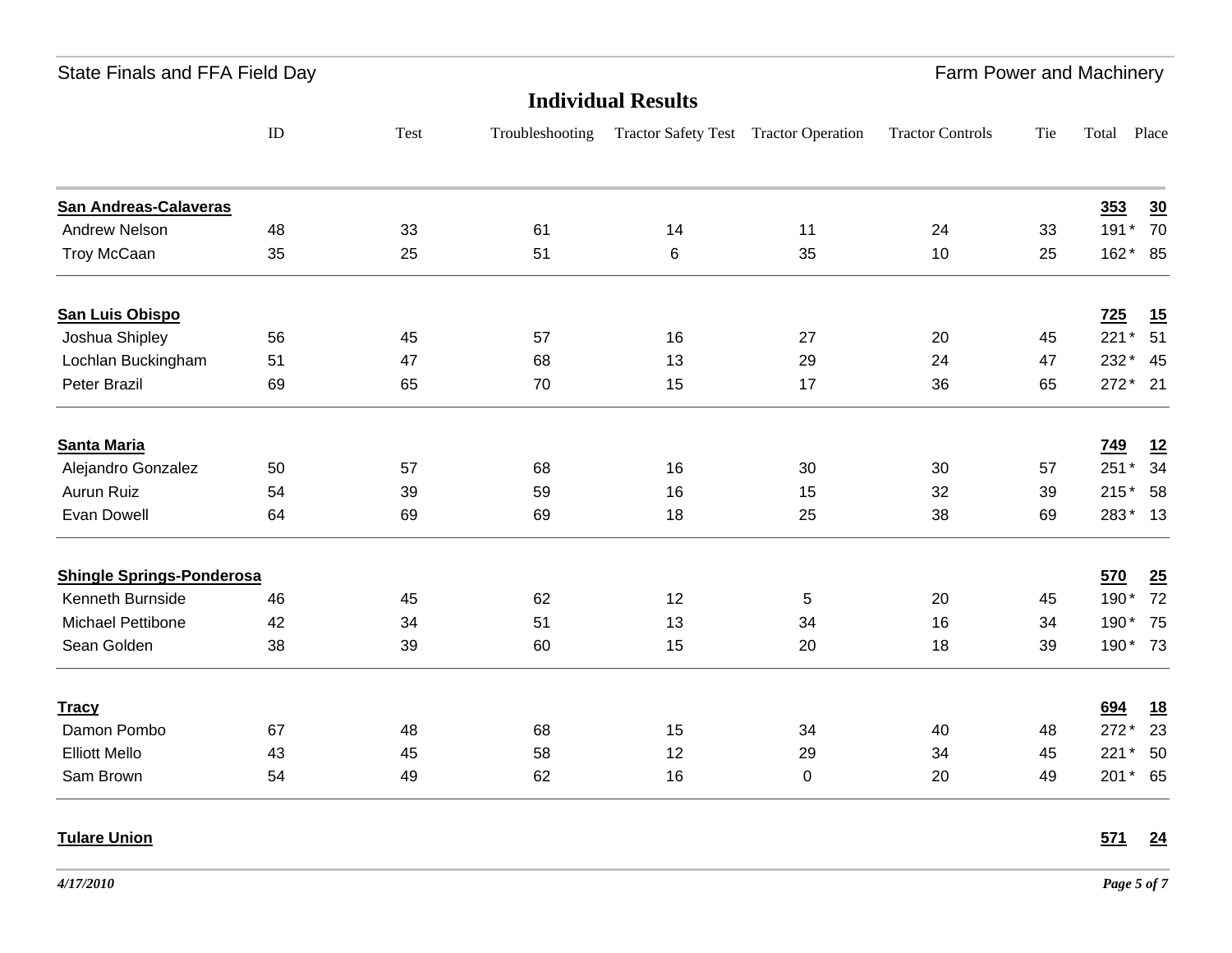State Finals and FFA Field Day **Farm Power and Machinery** State Farm Power and Machinery

| <b>Individual Results</b> |    |      |                 |                                       |           |                         |     |            |                 |
|---------------------------|----|------|-----------------|---------------------------------------|-----------|-------------------------|-----|------------|-----------------|
|                           | ID | Test | Troubleshooting | Tractor Safety Test Tractor Operation |           | <b>Tractor Controls</b> | Tie | Total      | Place           |
| <b>Collin Fernandes</b>   | 45 | 31   | 58              | 11                                    | 15        | 26                      | 31  | 186* 79    |                 |
| Daniel Brown              | 33 | 29   | 54              | $\overline{\mathcal{A}}$              | 35        | 34                      | 29  | 189* 77    |                 |
| Dylan Borba               | 41 | 35   | 56              | 12                                    | 22        | 30                      | 35  | 196* 68    |                 |
| <b>Turlock</b>            |    |      |                 |                                       |           |                         |     | 580        | 23              |
| Fabian Cruz               | 41 | 28   | 60              | 13                                    | 13        | 24                      | 28  | $179*$     | 80              |
| Gene Silveria             | 41 | 28   | 67              | 12                                    | 26        | 30                      | 28  | 204* 63    |                 |
| Mark Vieira               | 47 | 37   | 58              | 12                                    | 15        | 28                      | 37  | 197* 67    |                 |
| Turlock-John H. Pitman    |    |      |                 |                                       |           |                         |     | 537        | 28              |
| Michael Reynolds          | 34 | 28   | 55              | 10                                    | 8         | 26                      | 28  | $161*$     | 86              |
| Ricardo Arzola            | 44 | 45   | 54              | 13                                    | $\pmb{0}$ | 30                      | 45  | 186*       | 78              |
| <b>Tyler Bailey</b>       | 43 | 37   | 61              | 13                                    | 16        | 20                      | 37  | 190* 74    |                 |
| <b>Wheatland</b>          |    |      |                 |                                       |           |                         |     | <b>759</b> | $\underline{8}$ |
| <b>Garrett McAdams</b>    | 73 | 68   | 76              | 15                                    | 35        | 40                      | 68  | 307*       | $6\phantom{1}6$ |
| Joey Bishop               | 37 | 20   | 72              | 8                                     | 29        | 36                      | 20  | $202*$     | 64              |
| Ren Burns                 | 55 | 47   | 69              | 13                                    | 32        | 34                      | 47  | 250* 35    |                 |
| <b>Woodland</b>           |    |      |                 |                                       |           |                         |     | 894        | $\overline{2}$  |
| Allan Isaacson            | 72 | 70   | 77              | 15                                    | 37        | 40                      | 70  | $311*$     | $\sqrt{5}$      |
| Jacob Borchard            | 63 | 66   | 74              | 18                                    | 29        | 38                      | 66  | 288*       | 8               |
| Mike Duncan               | 70 | 60   | 72              | 18                                    | 37        | 38                      | 60  | 295*       | $\overline{7}$  |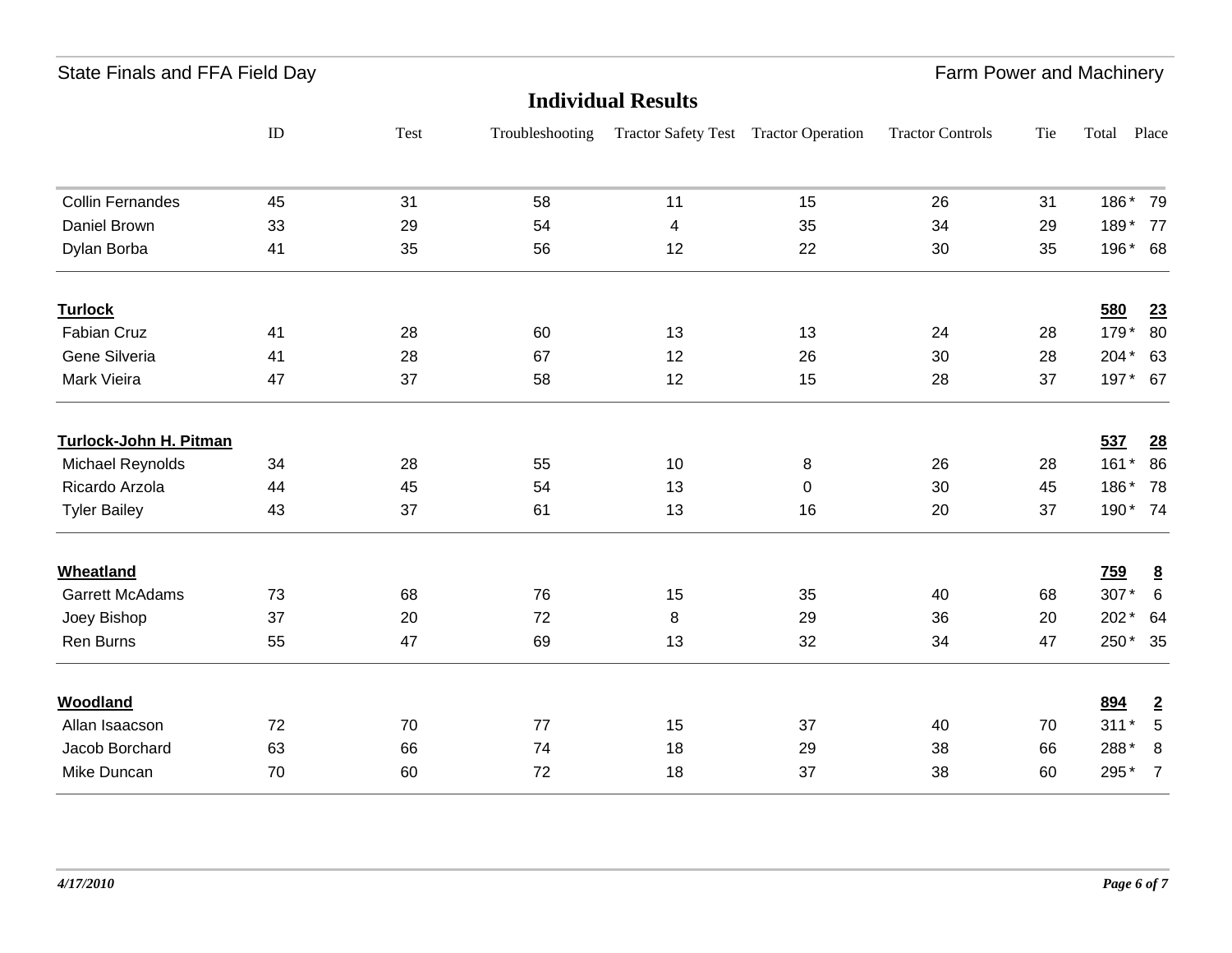| State Finals and FFA Field Day |    |      |                 |                                       | Farm Power and Machinery            |     |       |       |  |
|--------------------------------|----|------|-----------------|---------------------------------------|-------------------------------------|-----|-------|-------|--|
|                                |    |      |                 | <b>Individual Results</b>             |                                     |     |       |       |  |
|                                | ID | Test | Troubleshooting | Tractor Safety Test Tractor Operation | <b>Tractor Controls</b>             | Tie | Total | Place |  |
| Ties Broken by Test            |    |      |                 |                                       | * Scores used to compute team score |     |       |       |  |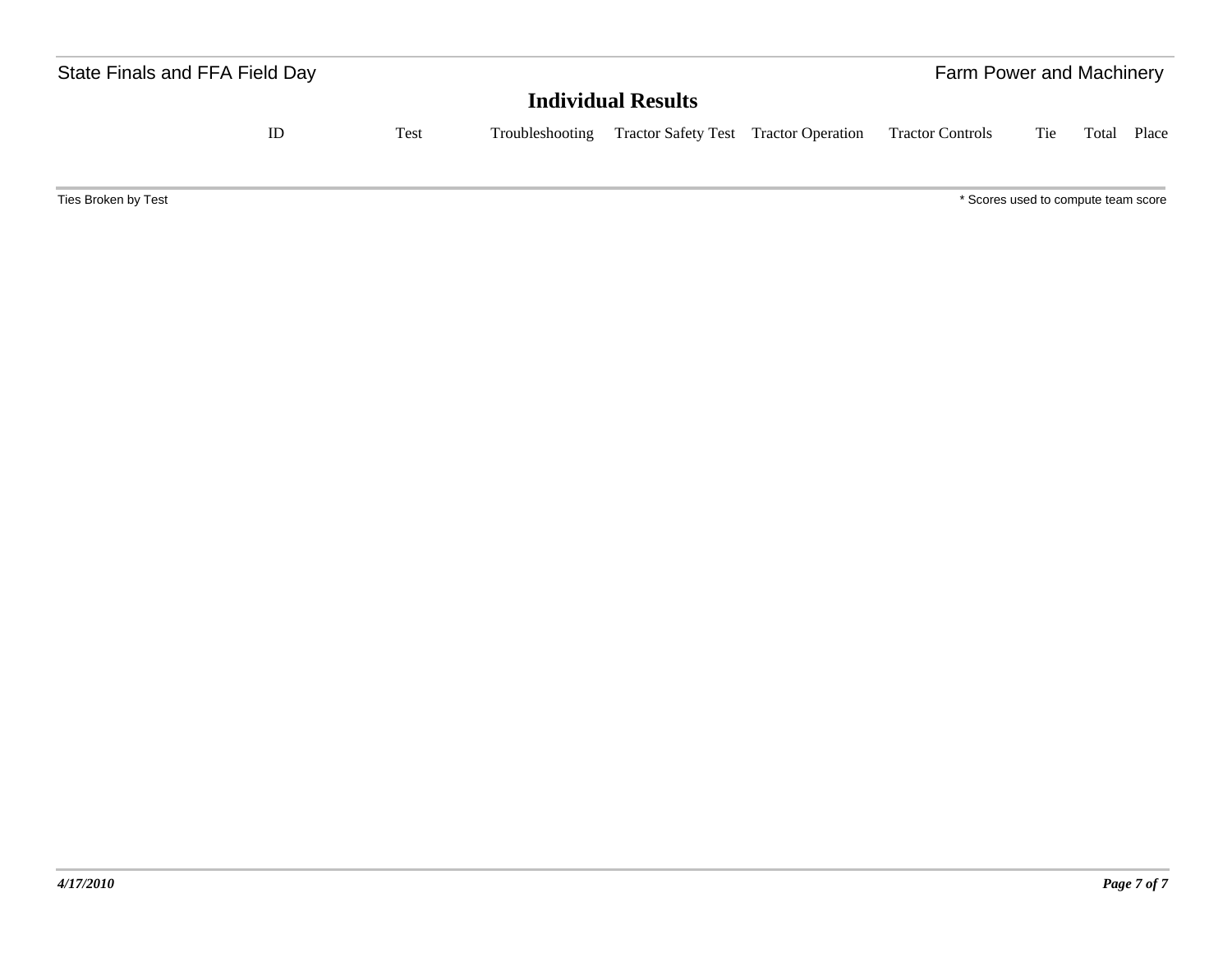| State Finals and FFA Field Day |     |      |                     | Farm Power and Machinery            |                          |                         |     |             |                 |
|--------------------------------|-----|------|---------------------|-------------------------------------|--------------------------|-------------------------|-----|-------------|-----------------|
|                                |     |      | <b>Team Results</b> |                                     |                          |                         |     |             |                 |
|                                | ID  | Test |                     | Troubleshooting Tractor Safety Test | <b>Tractor Operation</b> | <b>Tractor Controls</b> | Tie | Total Place |                 |
|                                |     |      |                     |                                     |                          |                         |     |             |                 |
| Arbuckle-Pierce                | 177 | 154  | 199                 | 41                                  | 60                       | 106                     | 154 | 737         | 14              |
| Atwater-Buhach Col             | 188 | 164  | 188                 | 50                                  | 58                       | 110                     | 164 | 758         | 9               |
| Cedarville-Surprise            | 145 | 117  | 189                 | 29                                  | 78                       | 66                      | 117 | 624         | 21              |
| Escondido                      | 129 | 103  | 189                 | 29                                  | 19                       | 70                      | 103 | 539         | 27              |
| Etna                           | 127 | 119  | 174                 | 38                                  | 61                       | 96                      | 119 | 615         | 22              |
| Eureka                         | 160 | 155  | 205                 | 44                                  | 83                       | 104                     | 155 | 751         | 10              |
| Fresno-Central Wes             | 192 | 188  | 186                 | 48                                  | 42                       | 94                      | 188 | 750         | 11              |
| Galt                           | 174 | 161  | 199                 | 50                                  | 80                       | 98                      | 161 | 762         | $\overline{7}$  |
| Hanford                        | 129 | 127  | 181                 | 36                                  | 19                       | 70                      | 127 | 562         | 26              |
| Hilmar                         | 204 | 183  | 214                 | 48                                  | 91                       | 112                     | 183 | 852         | 3               |
| Hughson                        | 206 | 161  | 206                 | 48                                  | 82                       | 104                     | 161 | 807         | 5               |
| Lakeside-El Capitan            | 164 | 109  | 188                 | 39                                  | 79                       | 84                      | 109 | 663         | 19              |
| Lodi                           | 100 | 107  | 147                 | 35                                  | 25                       | 104                     | 107 | 518         | 29              |
| Madera-South                   | 181 | 174  | 209                 | 45                                  | 88                       | 120                     | 174 | 817         | 4               |
| Merced- Golden Vall            | 219 | 241  | 230                 | 53                                  | 105                      | 114                     | 241 | 962         | $\mathbf{1}$    |
| Morro Bay                      | 144 | 125  | 181                 | 30                                  | 62                       | 98                      | 125 | 640         | 20              |
| Patterson                      | 178 | 131  | 187                 | 40                                  | 92                       | 74                      | 131 | 702         | 17              |
| Porterville                    | 171 | 184  | 185                 | 46                                  | 60                       | 98                      | 184 | 744         | 13              |
| Redding-Shasta Dist            | 169 | 153  | 202                 | 41                                  | 59                       | 88                      | 153 | 712         | 16              |
| Ripon                          | 196 | 202  | 196                 | 38                                  | 77                       | 96                      | 202 | 805         | $6\phantom{1}6$ |
|                                |     |      |                     |                                     |                          |                         |     |             |                 |